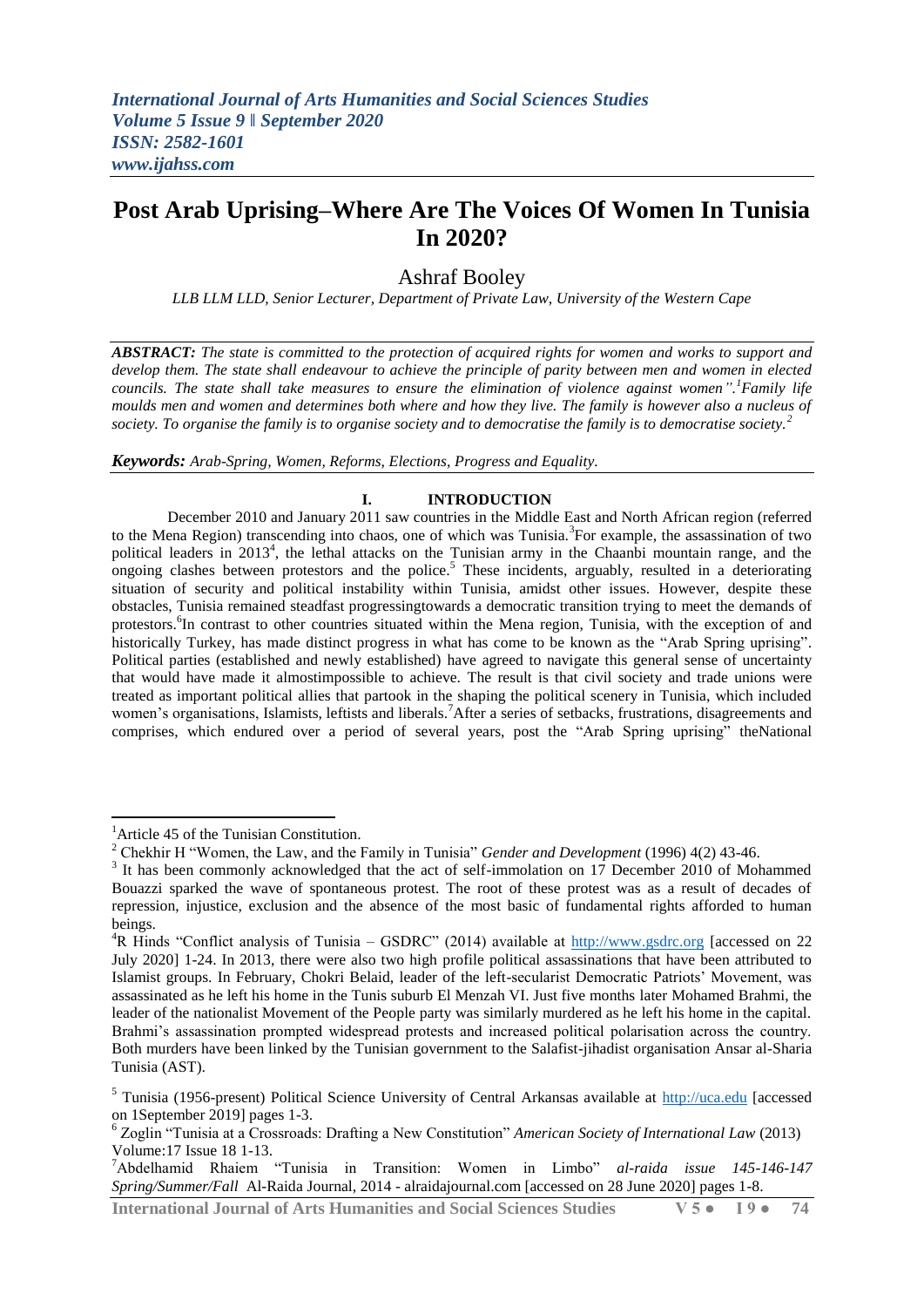Constituent Assembly(NCA) succeeded in finalizing the first Tunisian post "Arab Spring uprising" constitution.<sup>8</sup>

Tunisian women, since independence the French have always enjoyed women friendly rights, this despite being under an autocratic style of government.The post-revolutionary atmosphere created by the protestors and the already women friendly rights that women have won and maintained has now set the scene of the new Tunisia. As Tunisia has move away from an autocratic style of government, an unparalleled opportunity presented itself for women to take up and secure more rights. Sadly, and despite the role of women situated on the frontlines of the uprising, it has become now more important than before, to ask how, can women maintain and receive even greater rights in the new Tunisian constitutional dispensation. The question, which this article, hopes to answer, is where are the voices women of Tunisia now?

### **II. HISTORICAL BACKGROUND**

In Tunisia, the beginning of democratic political organization stretched for back beyondthe colonial period to the middle of the 19<sup>th</sup>century.The *Destoure*(constitution) party was formed to curb the power of the Ottoman Bey, it was active during the earlyyears of French rule but represented mainly the wealthy citizens. In 1934Habib Bourguiba broke away from the old party and formed a new political party called the New *Destoure*party composed ofyounger, more radical group, with a modern secular policy. Bourguiba proclaimed that, "The Tunisia we mean to liberate will not be a Tunisia for Muslim, for Jew, or forChristian. It will be a Tunisia for all with no distinction of religion or race, who wish to have it as their country and to live in it under the protection of just law"".Just a few months after independence in 1956, Habib Bourguiba, the first president of Tunisia, post the French Protectorate asked women to remove their head scarves and drop their veils.<sup>9</sup> In what was considered a revolution against religion, morality, and law in an Arab Muslim dominated country, Bourguiba encouraged women to go out without what he called an "odious rag" and a "dreadful burden".<sup>10</sup> In his endeavour to lay the foundations of a modern state, Bourguiba, who was educated in France and was influenced by the precepts of reason and modernization, strongly believed that the development of his newly independent but poor country would, reasonably, depend on the participation of all citizens, men and women alike. $11$ 

Historically, as in most Arab countries, where Islam, is the dominant religion, the status of women bear the weight of culture and religion.<sup>12</sup> Evidence, can be deduced that in most instances it can be based on the superiority of male elders or males, which has been described as a patriarchal order.<sup>13</sup>The particular practice of Islam developed in Tunisian society was based on kin groupings that allowed male members of the group to have almost complete control over women.<sup>14</sup>The *shariah*, as inspired by the *Maliki* and *Hanafi* schools of religious thought, was particularly important to the exercise of this type of control.These two schools of thought also sanctioned a special bond especially amongst the male members of the extended kin group.The combined power of the husband and his male kin over women's lives, referred to by Charrad as "kin-based patriarchy", represented a particular form of subordination and control that women experienced, not only in Tunisia, but also in most Arab and Middle Eastern states.<sup>15</sup>

Tunisia like many other countries in North Africa, was based on the family and classism, owing allegiance either to the family, which in turn would owe it's allegiance to the clan or grouping to which they belonged.<sup>16</sup> This type of allegiance was particular, prevalent in the rural parts, where as in the city it was closely related to

 $^{16}$ Salem L "Tunisia" available at [http://www.freedomhouse.org](http://www.freedomhouse.org/) [accessed on 5 May 2020] 1-29.

**.** 

<sup>&</sup>lt;sup>8</sup> The Fundamental Pact was issued in Tunis in 1857. It was legally adopted as the country's constitution in 1861, at which point it became the first written constitution in the Mena Region available at [http://www.britanncia.com](http://www.britanncia.com/) [accessed on 10 June 2019].

<sup>&</sup>lt;sup>9</sup> Wing AD and Kassim H "The Future of Palestinian Women's Rights: Lessons from a Half-Century of Tunisian Progress" *Washington & Lee Law Review* (2007) Washington & Lee Law Review 1551.

<sup>&</sup>lt;sup>10</sup> Tchaïcha J and Arfaoui K "Tunisian women in the twenty-first century: past achievements and present uncertainties in the wake of the Jasmin Revolution" *The Journal of North African Studies* (2012) 17(2) 215-238.

<sup>&</sup>lt;sup>11</sup>Tchaïcha J and Arfaoui K "Tunisian women in the twenty-first century: past achievements and present uncertainties in the wake of the Jasmin Revolution" *The Journal of North African Studies* (2012) 17(2) 215-238. <sup>12</sup>Chekhir H "Women, the Law, and the Family in Tunisia" *Gender and Development* (1996) 4(2) 43-46.

<sup>&</sup>lt;sup>13</sup>Chekhir H "Women, the Law, and the Family in Tunisia" *Gender and Development* (1996) 4(2) 43-46.

<sup>14</sup>Charrad MM "Tunisia at the Forefront of the Arab World: Two Waves of Gender Legislation" *Washington and Lee Law Review* 64:4 (2007) 1521.

<sup>&</sup>lt;sup>15</sup>Buskens L "Recent Debates on Family Law Reform in Morocco: Islamic Law as Politics in an Emerging Sphere" 10:1 *Islamic Law and Society* (2003) 70-75.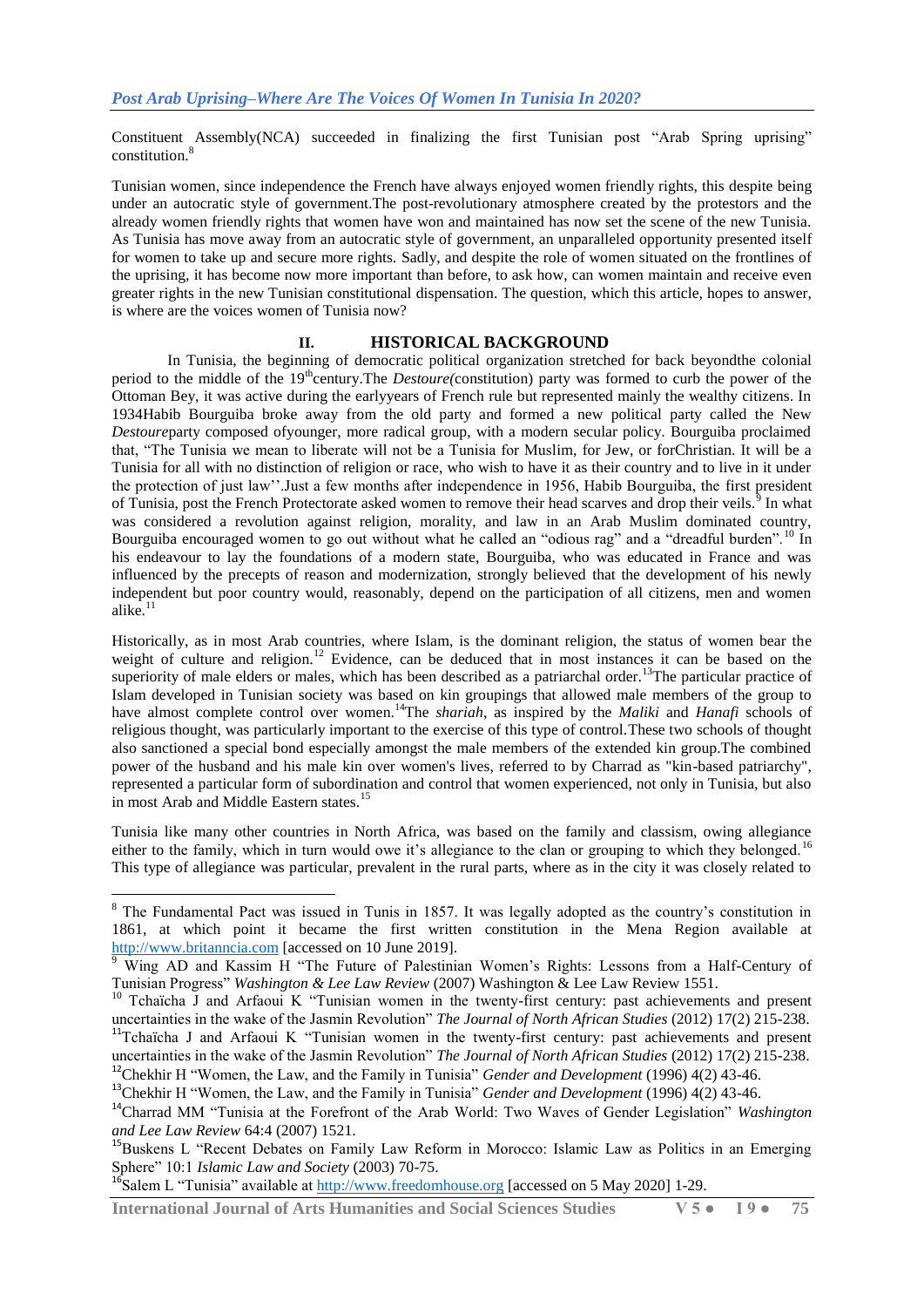class. However, Tunisia having a dominant Muslim population, their allegiance was to Islam. It could therefore be argued that the above everything else, that the Tunisian society identified Islam as a common denominator or a shared common identity above class, race or classism. There is anecdotal evidence that the independence of Tunisia, was as a result of Islam, meaning that Tunisian"s put aside their differences and fought as a nation ousting the French, maintaining their identity as Muslims against a foreign non-Muslim state.<sup>17</sup> As the struggle for independence gathered momentum from around the 1920"s and 1930"s, voices emerged for greater equality between the sexes. Publicly only a handful of women protested women"s confinement, illiteracy, and subservient status within the family and imposed marriages, sadly, there concerns went unanswered.<sup>18</sup>Women went on to participate in the fight for independence, and slowly validated their place in society.<sup>1</sup>

By 1956, the leader of the *Neo Destour*, political party, Habib Bourguiba"s, articulation emphasized that the development of the independent state of Tunisia depended on the participation of all, women and men alike.<sup>20</sup>Bourguiba himself declared, "In the task of changing people's mentality, we have difficulty not only with the men but also with the women themselves, who cling to this state of servility, decadence, and bondage and consider it their normal state".<sup>21</sup> Rhaiem, argues, that the feminist movement did not exist at that time, however, in 1936 the first women's organisation, Tunisian Women"s Islamic Union emerged to promote women's education, following the ideas of Haddad.<sup>22</sup>It was in 1956, that Bourguiba merged the three main feminists movements into a single movement, referred to as the *National Union of Tunisian Women (UNFT),* emerging from Bourguiba"s newly formed party, *Neo Destour.*<sup>23</sup>According to Arfaoui, the *(UNFT)* was and still is a mirror of the governmental regime and its feminist policy.<sup>24</sup>

Personal law systems are legal systems in which a different type of body of law is applied in different communities within a country, as well as other countries.<sup>25</sup>Walking in the footsteps of Mohammed Abduh and Qasim Amin in Egypt, and the nationalist intellectual Tahar Haddad in Tunisia, Bourguiba challenged the dogmatism and conservative norms governing his society in the mid-1950s.<sup>26</sup>Although, the realisation and protection of women's rights within the Mena Region, date back as early as the 19<sup>th</sup> century. Reformists such as Mohamed Adbu. Abdel Aziz Thalbi al-Din and Ibn Al Diaf, held the believe that the cause of the socioeconomic deficit in most Muslim countries could be attributed, in part, to the position of women, who in most Muslim states occupy an inferior position when compared to men.<sup>27</sup>A discussion of the status of women in Tunisia, especially its family law, from the perspective of the early introduction of the Code of Personal Status (CPS), illustrates historically that women"s rights were expanded as a top down policy or politics from above, rather than from a bottom up approach, as was demonstrated by the Arab Spring.<sup>28</sup>In contrast the drafting and finalisation of Tunisia post Arab Spring revolution was essentially a bottom up approach. We could include South Africa's constitutional democracy as an example of a bottom up approach in 1993/1994.

Personal law systems are legal systems in which a different body of law is applied to various communities in the same country. These legal systems are based on factors such as ethnicity or religious affiliations and normally

1

<sup>&</sup>lt;sup>17</sup>Salem L "Tunisia" available at [http://www.freedomhouse.org](http://www.freedomhouse.org/) [accessed on 5 May 2020] 1-29.

<sup>&</sup>lt;sup>18</sup>Salem L "Tunisia" available at [http://www.freedomhouse.org](http://www.freedomhouse.org/) [accessed on 5 May 2020] 1-29.

<sup>19</sup>Salem L "Tunisia" available at [http://www.freedomhouse.org](http://www.freedomhouse.org/) [accessed on 5 May 2020] 1-29.

<sup>&</sup>lt;sup>20</sup>Salem L "Tunisia" available at [http://www.freedomhouse.org](http://www.freedomhouse.org/) [accessed on 5 May 2020] 1-29.

<sup>&</sup>lt;sup>21</sup>Hawkins S "Who Wears Hijab with the President: Constructing a Modern Islam in Tunisia" *Journal of Religion in Africa* (2011) 41(1) 35-58.

 $22$  Haddad argued that Islam was not oppressive to women but rather actually improved the status of women when compared with their pre-Islamic conditions by protecting them and guaranteeing their basic rights. Haddad criticised practices such as veiling, polygamy, arranged marriages and repudiation, the husband's unfettered prerogative, known in Islam as *talaq*, infringing on the rights of women.

<sup>23</sup>Arfaoui K "The Development of the Feminist Movement in Tunisia 1920s-2000s" *International Journal of the Humanities,*Vol. 4, No. 8 (2007) pages 53-59.

<sup>&</sup>lt;sup>24</sup>Arfaoui K "The Development of the Feminist Movement in Tunisia 1920s-2000s" *International Journal of the Humanities,*Vol. 4, No. 8 (2007) pages 53-59.

<sup>&</sup>lt;sup>25</sup>Tagari "Personal family law systems – a comparative and international human rights analysis" (2018) 8(1) *International Journal of Law in Context* 231-252.

<sup>&</sup>lt;sup>26</sup>Sonneveld N "From the Liberation of Women to the Liberation of Men? A Century of Family Law Reform in Egypt" *Religion and Gender* (2017) 7(1) 90-93.

<sup>27</sup>Amir, Shuriye and Ismail 2012 *AJMSE* 63-73.

<sup>&</sup>lt;sup>28</sup> Charrad M and Zarrugh A "Equal or complementary? Women in the New Tunisian Constitution after the Arab Spring" *Journal of North African Studies* (2014) 19(2) 230-243.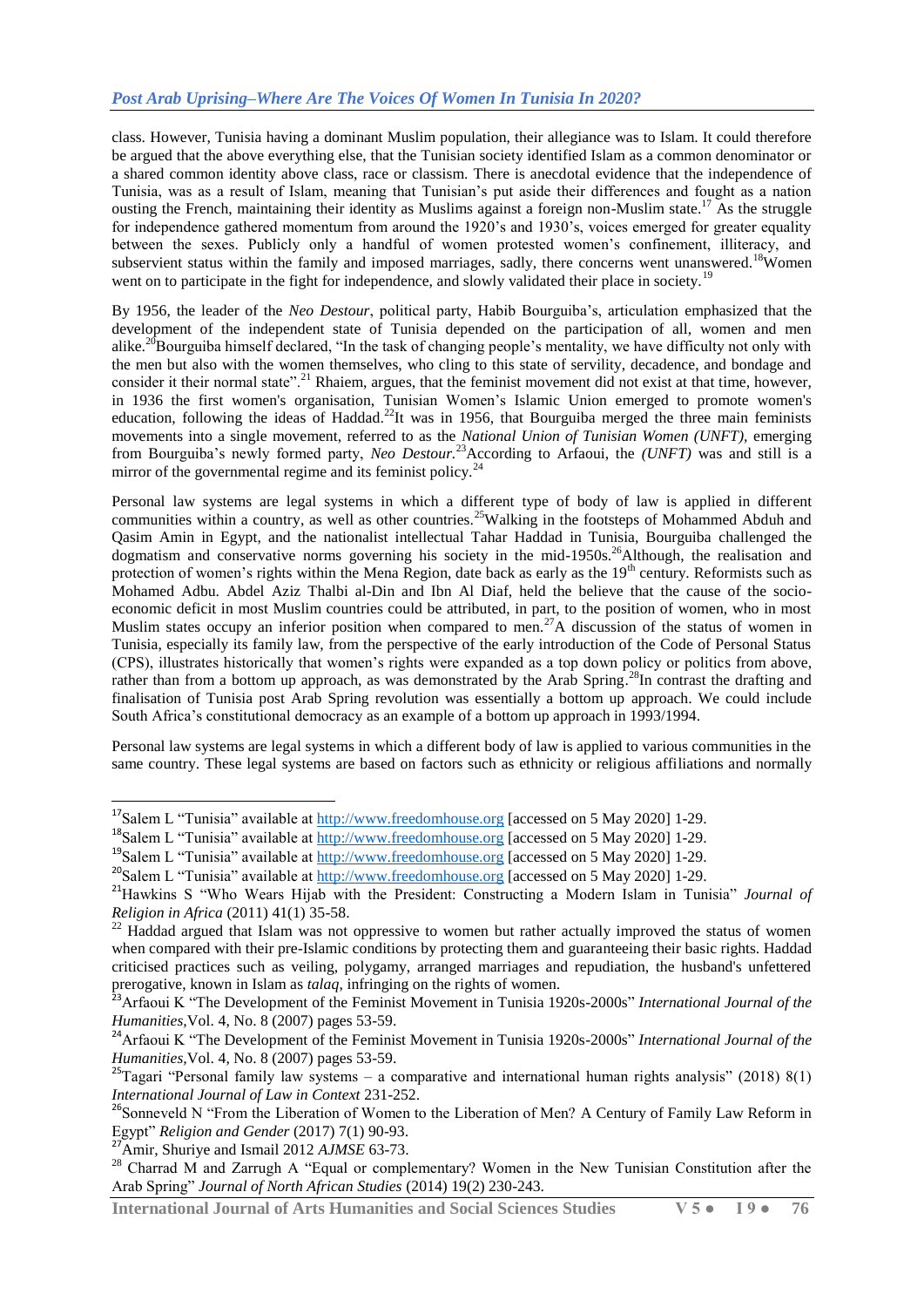regulate matters of family law.The issue of gender equality in a Tunisian context has been pertinent for some time, albeit with little or no substantial progress. It was only after Tunisia's independence from French colonial rule that Bourguiba came to make substantial changes to family law, which were promulgated through the Code of Personal Status in 1956.The Code of Personal Status (CPS) was enacted only six months after independence and is considered as a monumental step towards the modernisation of Tunisia. The CPS was introduced as law on January 1, 1957, and represented a forward-thinking reform imposed from above, attached to the executive branch.It is true that the CPS applies only to Tunisian Muslims. French Law regulates the personal status of Christians, while Jewish citizens have their own code. It would be incorrect to draw a conclusion, that the CPS was targeted and meant for the liberation of women.

According to Charrad, the introduction of the CPS, was not a victory for women. In contrast, it was a victory for the Bourguiba and his party to place a claim on Islam and adopt a reformists approach. In addition, gaining the support of women meant that he could create an atmosphere to silence his political rivals and the Muslim clerics, that could possibly be a hurdle as the president of the country, by having a majority of the population on his side. The point of the above is that the rights women has never been on the policy makers agenda, we may as far to argue that this trend continued post Arab Spring. As a matter of fact, one could conclude, that women were used as a political pawn in the political arena fending off other issues.<sup>29</sup> Under the regime and ousted presidency of Ben Ali, this clearly highlighted. The Ben Ali regime, did proceed with certain reforms to the CPS, however, these reforms were regarded by many as inadequate as it was viewed as only trying to keep the peace and ward off the threat from political and non-political activists. For example, raising the minimum of marriage to 18 (eighteen) years for all parties, under the Bourguiba regime, it had been 15 (fifteen) years for girls and 18 (eighteen years for boys, supporting divorce women by creating funding by the state in an effort to guarantee financial maintenance to the mother and her children. Furthermore, in 1993, the Nationality Code was sanctioned allowing women to pass on their nationalities to their if they were married to non-Tunisian men.<sup>3</sup> During the 1990"s, the state once again, found women"s rights organisations strong allies to further and maintain its survival in the face of a surging rise threat of Islamic fundamentalism. This threat to both women and state created an allegiance to join forces with the state, fearing that if Islamic fundamentalists were to succeed, the rights contained in the CPS would be in peril.<sup>31</sup> The result was that the Association of Women Democrats and the National Union of Tunisian Women came out in support of the state for its survival. This was evidence of the following appeal by the Ben Ali presidency: "We launch an appeal to all citizens, and foremost to Tunisian women, to show vigilance especially at this time… and to mobilise themselves even more around our President".<sup>32</sup> It has been argues that the Ben Ali presidency used women's agency as a pawn as well as tool of propaganda to hide what was in reality taking place in Tunisia. The autocratic style of the Ben Ali regime suppressed human rights advocates, civil society activists, journalists and political opponents by way of torture and silence.<sup>33</sup> Inferences can be drawn from the above, that gender equality and the empowerment of women was a smoke screen produced to broadcast to the international community as a façade to gain legitimacy and support. The feminists struggle in Tunisia, allowed the Ben Ali regime to put forward a progressive production of women"s rights, in order to distract the international community away from a record of shameful violations of basic human rights, while repressing and torturing opponents that the state viewed as an obstacle.<sup>3</sup>

# **III. The Arab Spring And The Voices Of Womenin The Various Spheres Of Government**

A few reasons can be forwarded for the uprising in Tunisia, for example, its citizens bore the brunt of a declining economy, a regime complicit in corruption, and a scarcity of political basic freedoms affecting men

**International Journal of Arts Humanities and Social Sciences Studies V 5 ● I 9 ● 77**

**.** 

<sup>&</sup>lt;sup>29</sup> Charrad M & Zarrugh A The Arab Spring and Women's Rights in Tunisia (2013) available https://www.eir.info/2013/09/04/the-arab-spring-and-womens-rights-in-tunisia/ pages 106.

<sup>&</sup>lt;sup>30</sup> Directorate General For Internal Policies, Policy Department C: Citizens' Rights And Constitutional Affairs Women"s Rights And Gender Equality, Gender Equality, Gender equality policy in Tunisia available at [www.europarl.europa.eu](http://www.europarl.europa.eu/) [accessed on 28 June 2020] pages 1-22.

<sup>31</sup>Abdelhamid Rhaiem "Tunisia in Transition: Women in Limbo" *al-raida issue 145-146-147 Spring/Summer/Fall* Al-Raida Journal, 2014 - alraidajournal.com [accessed on 28 June 2020] pages 1-8.

<sup>32</sup> Charrad M "Policy Shifts: State, Islam and Gender In Tunisia, 1930s-1990"" (1997) 4:2 *Social Politics* pages 284-319.

<sup>33</sup>Abdelhamid Rhaiem "Tunisia in Transition: Women in Limbo" *al-raida issue 145-146-147 Spring/Summer/Fall* Al-Raida Journal, 2014 - alraidajournal.com [accessed on 28 June 2020] pages 1-8.

<sup>34</sup> Abdelhamid Rhaiem "Tunisia in Transition: Women in Limbo" *al-raida issue 145-146-147 Spring/Summer/Fall* Al-Raida Journal, 2014 - alraidajournal.com [accessed on 28 June 2020] pages 1-8.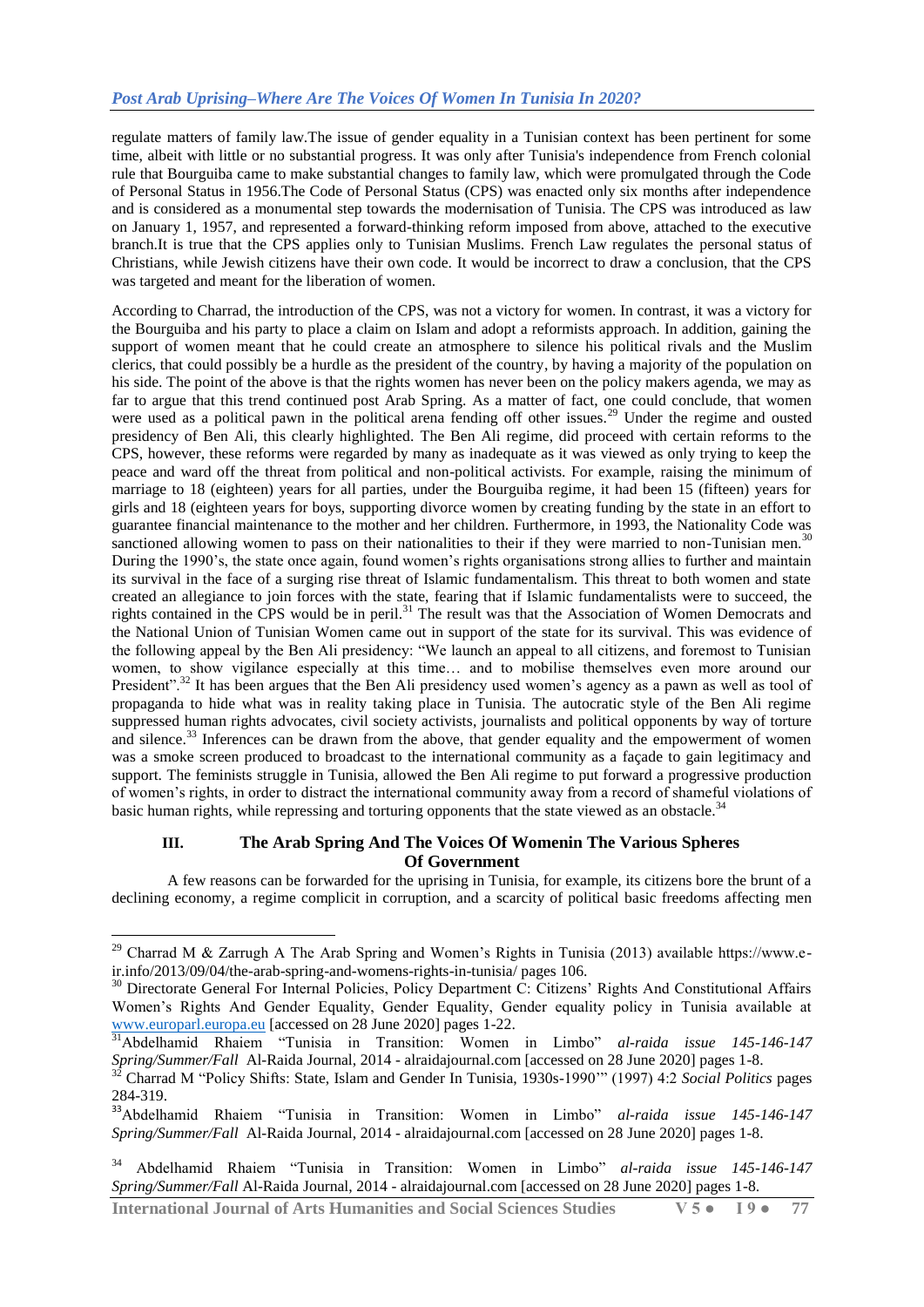and women.<sup>35</sup> Although, during the Ben Ali's twenty three rule, any type of resistance was crushed, the result of such measures meant that there was very little resistance, this not to suggest there was no resistance. So, the question is what sparked this uprising? On the  $17<sup>th</sup>$  December 2010, a vegetable vendor had his cart confiscated by the police, as he did not a license to operate, selling his wares. On appeal, the vendor, was unable to retrieve his cart, he set himself on fire. This was viewed by many as the catalyst for the uprising, in addition, a couple of similar incidents occurred in the face of Tunisia's bleak economic conundrum.<sup>36</sup> The result of these events erupted in protesting taking place in several of Tunisia"s cities. By early January 2011, Tunisian citizens from various socioeconomic spheres took to the streets. The uprising and resulting protest were not ignited by ideology but rather forwarded by socioeconomic gripe and political dissatisfaction of the people.<sup>37</sup>The presence of women was resounding. Across the gender line they took it upon themselves to participate in the uprising not only as protestors but as organisers and leaders.Although, the events that sparked the uprising was sad, women mobilised this opportunity to reshape the existing Tunisian dynamics and to have their voices heard. Oliver Roy referring to the uprising sums it up as:

"For the first time in the Arab world, revolution has not attached itself to some grand, supranational cause …[t]hese movements are patriotic rather than nationalists, taking root in a domestic context and confronting the authorities without accusing them of being puppets of a foreign power".<sup>38</sup>

The active participation and involvement of women enabled them to acquire the skill to create a network of other women"s organisations to forward their voices. This create a solid foundation and networks which in turn enable women to take a pivotal role in the process of reconstructing and reshaping a Tunisia they envisaged.<sup>39</sup> This is in stark contrast to the long history of reforms which was predominantly a top-down policy to a policy of bottom-up reforms.<sup>40</sup>

Before the uprising, women"s political representation in the political arena, was the highest in the MENA region, namely 27.6% in the 2009 elections.<sup>41</sup> As a first step, and fearing a backlash, the establishment of Constituent Assembly in October 2011, appointed the High Commission for the Achievement of the Objectives of the Revolution, Political Reforms and Democratic Transition was appointed to draft the rules for Tunisia"s specific election.<sup>42</sup> The findings and adoption of an electoral system of proportional representation in multimember constituencies (with up ten seats per constituency). A sharp departure from previous constitutions was the formation of a quota system, the so-called 'zipper system'.<sup>43</sup>

"Candidates shall file their candidacy applications on the basis of parity between men and women" – (Decree 35, Article 16).

"Lists shall be established in such a way to alternate between men and women" – (Decree 35, Article 16).

**.** 

The implications of the above, is that 50% of candidates shall be women, 50% men, and furthermore, men and women shall alternate throughout the candidate lists. Failure to comply with the abovementioned Decree, party

<sup>35</sup> Nepstad S "Nonviolent Resistance in the Arab Spring" *Swiss Political Science Review* (2011) available at <http://www.ocnus.net/artman2/publish/Analyses> pages 1-4.

<sup>36</sup> Nepstad S "Nonviolent Resistance in the Arab Spring" *Swiss Political Science Review* (2011) available at [http://www.ocnus.net/artman2/publish/Analyses pages 1-4.](http://www.ocnus.net/artman2/publish/Analyses%20pages%201-4) 

<sup>37</sup> Moore E "Was the Arab Spring a Regional Response to Globalisation" *e-International Relations* available at [http://www.e-ir.onfo](http://www.e-ir.onfo/) pages 1-6.

<sup>38</sup> Moore E "Was the Arab Spring a Regional Response to Globalisation" *e-International Relations* available at [http://www.e-ir.onfo](http://www.e-ir.onfo/) pages 1-6.

 $39$ Usher G "The Reawakening of Nahda in Tunisia" (2011) available at [http://www.merip.org](http://www.merip.org/) [accessed on 1 July 2020] pages 1-4.

<sup>&</sup>lt;sup>40</sup> Charrad M & Zarrugh A "The Arab Spring and Women's Rights in Tunisia" (2013) available https://www.eir.info/2013/09/04/the-arab-spring-and-womens-rights-in-tunisia/ pages 106.

<sup>&</sup>lt;sup>41</sup>Directorate General For Internal Policies, Policy Department C: Citizens' Rights And Constitutional Affairs Women"s Rights And Gender Equality, Gender Equality, Gender equality policy in Tunisia available at [www.europarl.europa.eu](http://www.europarl.europa.eu/) [accessed on 28 June 2020] pages 1-22.

<sup>&</sup>lt;sup>42</sup>Directorate General For Internal Policies, Policy Department C: Citizens' Rights And Constitutional Affairs Women's Rights And Gender Equality, Gender Equality, Gender equality policy in Tunisia available at [www.europarl.europa.eu](http://www.europarl.europa.eu/) [accessed on 28 June 2020] pages 1-22.

<sup>&</sup>lt;sup>43</sup>Directorate General For Internal Policies, Policy Department C: Citizens' Rights And Constitutional Affairs Women"s Rights And Gender Equality, Gender Equality, Gender equality policy in Tunisia available at [www.europarl.europa.eu](http://www.europarl.europa.eu/) [accessed on 28 June 2020] pages 1-22.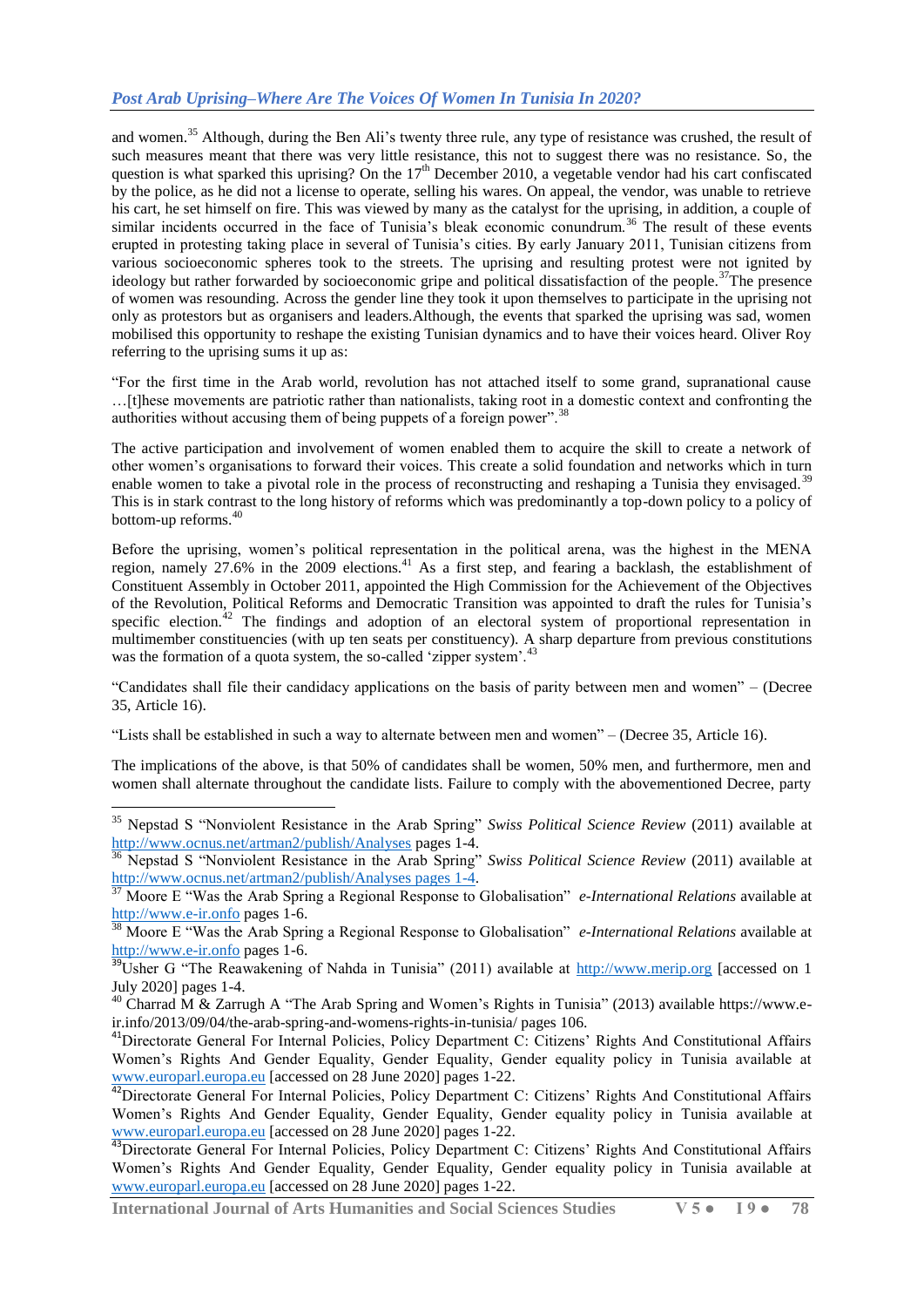# *Post Arab Uprising–Where Are The Voices Of Women In Tunisia In 2020?*

candidates will not be allowed to participate in the elections.<sup>44</sup> This radical quota system with all its good intentions were a sad disappointment for women who supported the uprising in 2011. It was disappointing for the following reasons, namely, among the elected members of the Constituent Assembly 27% were women, sadly not even reaching the 27.6% in parliament under the Ben Ali regime, however, it was still above the world average of 19% in 2011.<sup>45</sup> Although, it was recorded as the highest in Mena region until 2012, when Algeria surpassed Tunisia with 32% of women elected to parliament. A study that was conducted, found that more 60 political parties which stood in the election did not comply with the quota rules – alternating women and men on their ballot lists.<sup>46</sup>Approximately 4,000 women presented themselves as candidates for the 2011 election, however, most of the political parties won at most only one seat in the different constituencies, and women stood as numbers 2 and 4, most of the candidates that elected were men.<sup>47</sup> Sadly, only 7% of all lists had a woman who stood as number 1. The 2011 parliamentary elections revealed that 49 parliamentarians consisted of females to a 217-seat National Constituent Council, 42 of the females were affiliated to the Ennahda party, which won a total of 89 seats.<sup>48</sup> The situation in 2014, saw a change, when a total of 68 female parliamentarians were elected to the National Constituent Council, 27 were affiliated to Ennahda party, which now won 69 seats in total<sup>49</sup>, whereas 35 were members of a coalition partner *Nidaa Tounes* (Call for Tunisia), which claimed 86 seats.<sup>50</sup> From the above, it becomes evident that Ennahda and forming a coalition of partners created a factional setting for female parliamentary involvement, with the result of that female parliamentarians could and should have say in the political reshaping of Tunisia. As, a consequenceof the collaborative efforts of the coalition and other political party"s the National Constituent Assembly promulgated a bill referred to as Gender Parity Bill in 2016 forwarding parity in municipal elections as well. Previously, women held 27% of the seats in in the municipal councils and 32% in regional councils, according to the findings of a particular study.<sup>51</sup> Post Arabuprising and the establishment of a new government regime, the all previous councils were dissolved, and new councils have been elected. This is a remarkable development as a policy from the bottom-up stemming from the uprising. The situation now enables women to have access to 50% of the total number of candidates on all ballot lists, as well as alternating men and women names on the lists in the municipal and regional council elections.<sup>52</sup>

On face value the above seems to be a re-invention of 2011 Gender Parity Bill that was promulgated, however the wording of the 2016 Bill, has created more opportunities for women participation in the national, regional and local spheres of governance. The promulgation of the 2011 Bill stipulated that party ballots alternate between men and women"s names on the ballot lists, however, there is no clause regulating the gender of candidates listed as which gender should appear as the first candidate. In practice, however, men"s names would appear first on the ballot lists, thereby granting men them an unfair advantage to obtain/win/elected as

**International Journal of Arts Humanities and Social Sciences Studies V 5 ● I 9 ● 79**

**.** 

<sup>44</sup>C Abdo Katsipis "Islamists in Power and Women"s Rights: The Case of Tunisia" *Crown Center for Middle East Studies Middle East Brief Brandeis University* available at [http://www.brandeis.edu](http://www.brandeis.edu/) [accessed on 1 July 2020] pages 1-7.

<sup>&</sup>lt;sup>45</sup>Directorate General For Internal Policies, Policy Department C: Citizens' Rights And Constitutional Affairs Women"s Rights And Gender Equality, Gender Equality, Gender equality policy in Tunisia available at [www.europarl.europa.eu](http://www.europarl.europa.eu/) [accessed on 28 June 2020] pages 1-22.

<sup>46</sup>C Abdo Katsipis "Islamists in Power and Women"s Rights: The Case of Tunisia" *Crown Center for Middle East Studies Middle East Brief Brandeis University* available at [http://www.brandeis.edu](http://www.brandeis.edu/) [accessed on 1 July 2020] pages 1-7.

<sup>&</sup>lt;sup>47</sup>Directorate General For Internal Policies, Policy Department C: Citizens' Rights And Constitutional Affairs Women"s Rights And Gender Equality, Gender Equality, Gender equality policy in Tunisia available at [www.europarl.europa.eu](http://www.europarl.europa.eu/) [accessed on 28 June 2020] pages 1-22.

<sup>48</sup> C Abdo Katsipis "Islamists in Power and Women"s Rights: The Case of Tunisia" *Crown Center for Middle East Studies Middle East Brief Brandeis University* available at [http://www.brandeis.edu](http://www.brandeis.edu/) [accessed on 1 July 2020] pages 1-7.

<sup>&</sup>lt;sup>49</sup> Elections: Tunisia Parliament 2014 – IFES Election guide available at [http://www.electionguide.org](http://www.electionguide.org/) [accessed on 3 July 2021].

<sup>50</sup> Elections: Tunisia Parliament 2014 – IFES Election guide available at [http://www.electionguide.org](http://www.electionguide.org/) [accessed on 3 July 2021].

<sup>&</sup>lt;sup>51</sup> Directorate General For Internal Policies, Policy Department C: Citizens' Rights And Constitutional Affairs Women's Rights And Gender Equality, Gender Equality, Gender equality policy in Tunisia available at [www.europarl.europa.eu](http://www.europarl.europa.eu/) [accessed on 28 June 2020] pages 1-22.

<sup>&</sup>lt;sup>52</sup>C McCormick-Cavanagh"Tunisian parliament passes gender parity bill for local elections" (2016) available at [http://www.constitutionnet.org.](http://www.constitutionnet.org/) [accessed on 3 July 2020].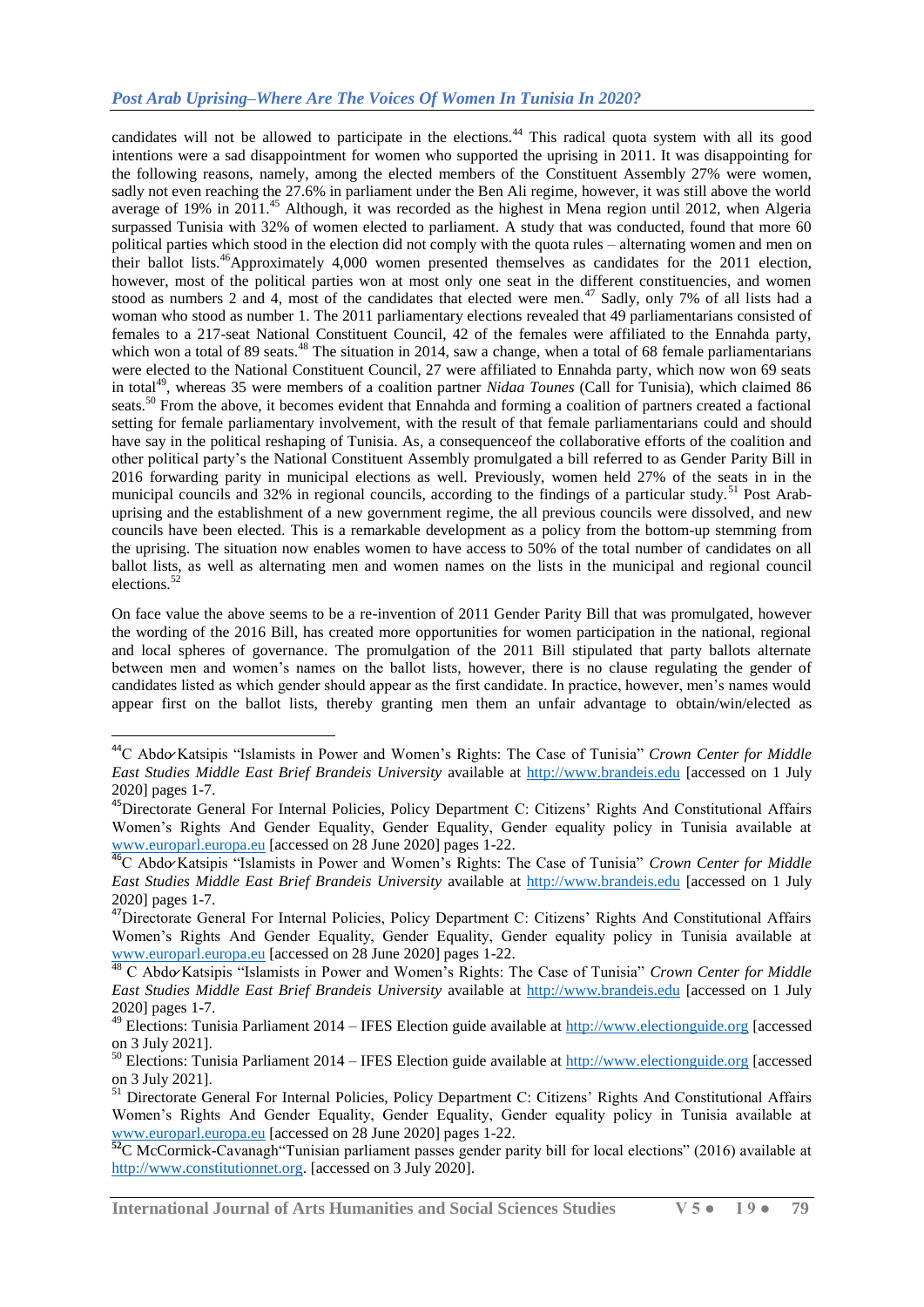candidates. The end-result would then produce the narrative that men won/elected more parliamentary seats than women. The promulgation of the 2016 Bill, which is in stark contrast to the 2011 Bill, now stipulated that women's names appear first on municipal ballot lists at a regional and local level.<sup>53</sup>So the parity in the municipal elections will be both horizontal and vertical, as itstipulates gender parity in the number of candidates as well as in the top candidates.The law is unique worldwide and it is expected to make a huge difference, especially in the poorer and more traditional south and interior parts of Tunisia.<sup>54</sup> Not surprisingly, the Bill passed with an overwhelming majority of 127 votes out of 134 present parliamentarians. Although, the Tunisian legislature is often complicate for the promulgation of the Bill, one must not forget the input of women"s organisations and NGO"s who lobbied and conducted various workshops training women who wish to enter into the political arena. This too must be viewed as a bottom up policy stemming from the uprising in Tunisia, in which women could become parliamentarians and help promote and protect the rights of women for which they fought for.

## **IV. The Arab Uprising On The International Plein – Cedaw**

The creation of treaties and conventions by the international community serve only as a basis from which to build further structures that will both protect and administer the protection of fundamental rights and freedoms. Wing rightly observes that:

"[i]nternational law is a significant symbolic tool, but may be a very weak device in reality to assist in improving the actual lives of women around the world, including Muslim women".<sup>55</sup>

A number of United Nations treaty bodies, including the Committee on Economic, Social and Cultural Rights<sup>56</sup> and the Committee on the Elimination of Discrimination Against Women (CEDAW Committee)<sup>57</sup> have recognised that giving effect to the rights to equality and non-discrimination requires states to take the appropriate action. The state thus carries a three-fold obligation, notably to respect the rights to nondiscrimination, both in law and through the actions of its agents, to ensure that a legal framework is both in place and is enforced to provide protection from discrimination, and to take such measures, including positive action, as are necessary to address substantive inequalities.

Tunisia signed CEDAW in 1980 and ratified this instrument five years later, while issuing an interpretative declaring saying that: "[t]he Tunisian government shall not take any organisational or legislative decisions in conformity with the requirements of this Convention where such a decision would conflict with the provisions of Chapter 1 of the Tunisian Constitution".<sup>58</sup>

As permitted by Article 28 of CEDAW, Tunisia made reservations to Article 9(2) regarding the right of a woman to pass her nationality to her children.<sup>59</sup> Article 15(4) regarding the right of a woman to choose her own domicile,<sup>60</sup> several sub-paragraphs of Article 16, notably Article 16(c), (d), (f), (g) and (h) relating to marriage

**.** 

<sup>53</sup> Tunisia Gets Unique Gender Parity Elections Law KVINFO Danish Center for Research and Information on Gender, Equality and Diversity June 27 2016 available a[t http://www.kvinfo.dk](http://www.kvinfo.dk/) [accessed on 4 July 2020].

<sup>&</sup>lt;sup>54</sup>Tunisia Gets Unique Gender Parity Elections Law KVINFO Danish Center for Research and Information on Gender, Equality and Diversity June 27 2016 available a[t http://www.kvinfo.dk](http://www.kvinfo.dk/) [accessed on 4 July 2020].

<sup>55</sup>Wing AK *Encyclopedia of Women and Islamic Cultures* 1 at 1 available at [http://www.encislam.brill.](http://www.encislam.brill/) [accessed on 5 July 2020].

<sup>&</sup>lt;sup>56</sup>Committee on Economic, Social and Cultural Rights, General Comment 20: Non-discrimination in economic, social and cultural rights, UN Doc. E/C. 12/GC/20, 2009 available at [http://www.equalrightstrust.org](http://www.equalrightstrust.org/) [accessed on 5 July 2020].

<sup>&</sup>lt;sup>57</sup>Committee on the Elimination of Discrimination Against Women, General Recommendation 28 on the core obligations of States parties under Article 2 of the Convention on the Elimination All Forms of Discrimination Against Women, UN Doc. CEDAW/C/GC28, 2020 available at [http://www.equalrightstrust.org](http://www.equalrightstrust.org/) [accessed on 5 July 2020].

<sup>58</sup>Wing A K "The Arab Fall: The Future of Women"s Rights" (2011) 18:2 *University of California Davis School of Law* 446-462.

 $59$ The reservation to Article 9(2) reads: "[t]he Tunisian Government expresses its reservation with regard to the provisions in Article 9, paragraph 2 of the Convention, which must not be in conflict with the provisions of Chapter VI of the Tunisian Nationality Code".

<sup>&</sup>lt;sup>60</sup>The reservation to 15(4) reads: "[i]n accordance with the Vienna Convention on the Law of Treaties, dated 23 May 1969, the Tunisian Government emphasizes that the requirements of article 15, paragraph 4, of the Convention on the Elimination of All Forms of Discrimination Against Women and particularly that part relating to the right of the women to choose their residence and domicile, must be interpreted in a manner which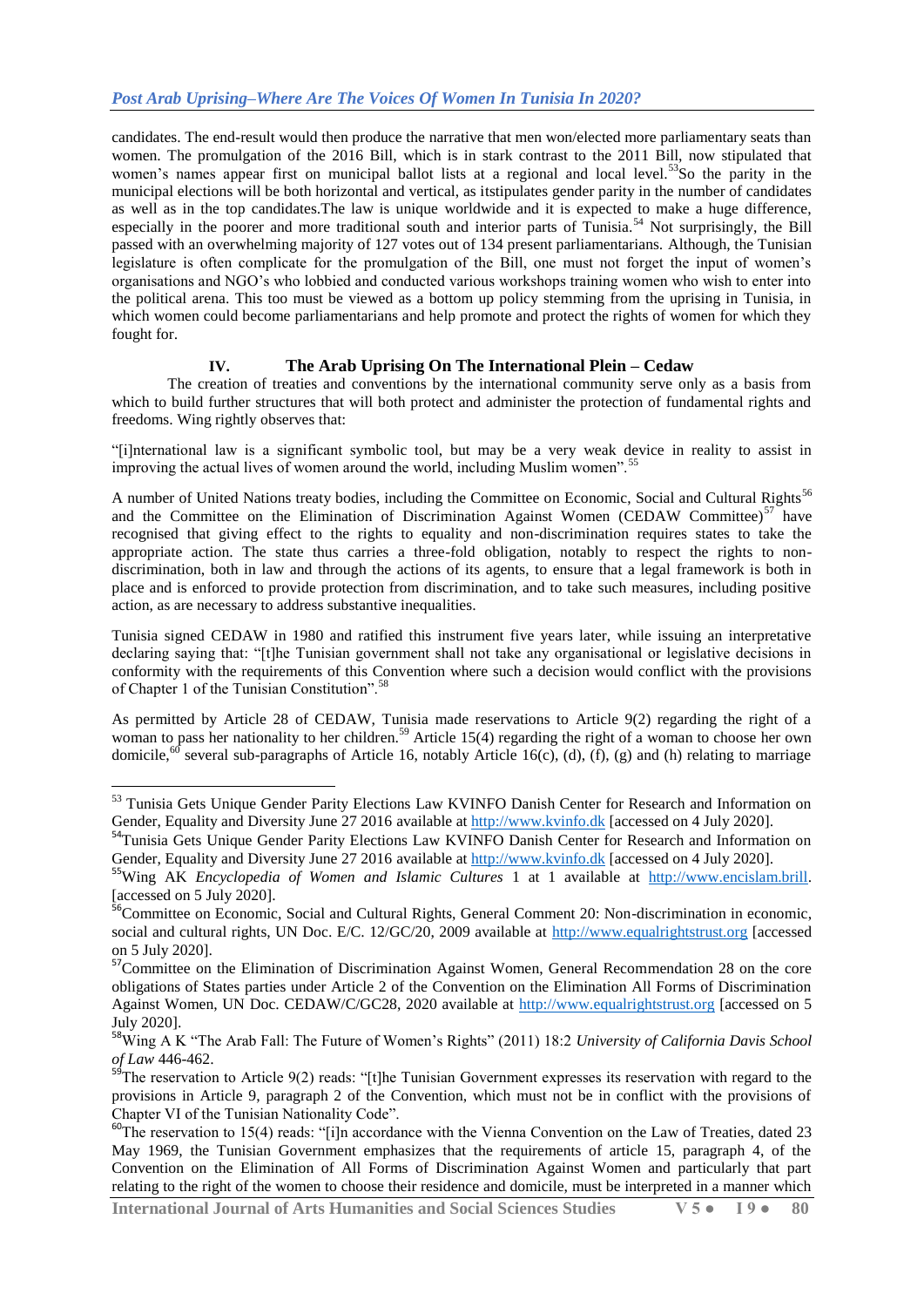and divorce, <sup>61</sup> and Article 29(1) regarding arbitration of disputes arising from CEDAW.<sup>62</sup> Of interest, postuprising, the regime change saw it fit in 2012 to withdraw all reservations to CEDAW, according to a legislative decree.

Therefore, treaties and conventions are useful in that they provide a type of human rights structure, yet the effective monitoring of policing of states' observation and obligations of signatory states is often sadly ineffective.<sup>63</sup> Once these measures are in place at international level, it will filter down to ensure greater accountability, responsibility and enforcement of international human rights instruments. Only in this way will states be answerable for all (or any) violations of the rights of women.<sup>64</sup>

#### **V. Conclusion**

Family life has the tendency to shape men and women and to determine both where and how they live. Chekir astutely observes that to organise the family is to organise society, and to democratise the family is to democratise society.<sup>65</sup> Tunisia has chosen a decidedly secularised approach to promote and protect women's rights in a state that boast a Muslim population of almost 80 percent.<sup>66</sup> Tunisia can also be trumpeted as one of a minority of Middle Eastern and North African states that is widely secularised, however, Charrad, ironically observes:

"[t]his is unquestionably the freest country for women in the Arab world. But the irony is that it is not women who fought for their rights in this country. It was men who gave them to [women].<sup>67</sup>

Although, the abovementioned narrative, by Charrad, is correct the post-uprising hasdisplayed a different narrative as put forward by Charrad for Tunisian women. Yet, all that glitters is not gold. There are still serious challenges facing Tunisian women in general, for example, inequality in the workplace relating to availability of top positions and salary parity, despite modernising legislation relating to protection and promotion of women"s rights, old patriarchal structures remain as well as the cultural tendency to consider males to be superior to females persists. In addition, property rights although, guaranteed by law enabling a woman to own property, sadly, the right to exercise the right to own property in practice has not been a realisation, because of traditional Islamic laws. This seems to be more evident in the rural areas of Tunisia, rather than in the main cities of Tunisia. Furthermore, of concern for many women, is rise of various Islamic groups demonstrating and sometimes these demonstrations have turned violent attacking secular intellectuals and harassing women for their dress code. Going forward as a country, it would be wise to listen and participate with the many actors, such as political parties, NGO"s, feminists movements, European institutions, and other activists, whether far right or far left in the form of dialogue to attain gender equality. However, Tunisia must be completed for the various positive reforms that have taken place post-uprising and ensuring that the country did fall into a state of civil war.

**International Journal of Arts Humanities and Social Sciences Studies V 5 ● I 9 ● 81**

 $\overline{a}$ 

conflicts with the provisions of the Personal Status Code on this subject, as set forth in Chapters 23 and 61 of the Code".

<sup>&</sup>lt;sup>61</sup>The reservation to Article 16 reads: "[t]he Tunisian Government considers itself not bound by Article 16, paragraphs (c), (d) and (f) of the Convention and declares that paragraphs (g) and (h) of that article must conflict with the provisions of the Personal Status Code concerning the granting of family names to children and the acquisition of property through inheritance".

 $62$ The reservation to Article 29(1) reads: "[t]he Tunisian Government declares, in conformity with the requirements of Article 29, paragraph 2 of the Convention, that it shall not be bound by the provisions of paragraph 1 of the Article which specify that any dispute between two or more State Parties concerning the interpretation of the present Convention which is not settled by negotiation shall be referred to the International Court of Justice at the request of any one of those parties". The reservation continues to state: "The Tunisian Government considers that such disputes should be submitted for arbitration or consideration by the International Court of Justice only with the consent of all parties to the dispute".

<sup>&</sup>lt;sup>63</sup>Wing AK *Encyclopedia of Women and Islamic Cultures* 1 at 1 available at [http://www.encislam.brill.](http://www.encislam.brill/) [accessed on 5 July 2020].

<sup>64</sup>Wing AK *Encyclopedia of Women and Islamic Cultures* 1 at 1 available at [http://www.encislam.brill.](http://www.encislam.brill/) [accessed on 5 July 2020].

<sup>65</sup>Chekir H "Women, the Law, and the family in Tunisia" (1996) 4:2 *Gender and Development* 43 at 43.

<sup>&</sup>lt;sup>66</sup>Salem L "Tunisia" (2010) available at [http://www.freedomhouse.org](http://www.freedomhouse.org/) [accessed on 5 July 2020] 1-29.

<sup>67</sup>Charrad MM "Policy Shifts: State, Islam, and Gender in Tunisia, 1930s-1990s" 4:2 *Social Politics* 284.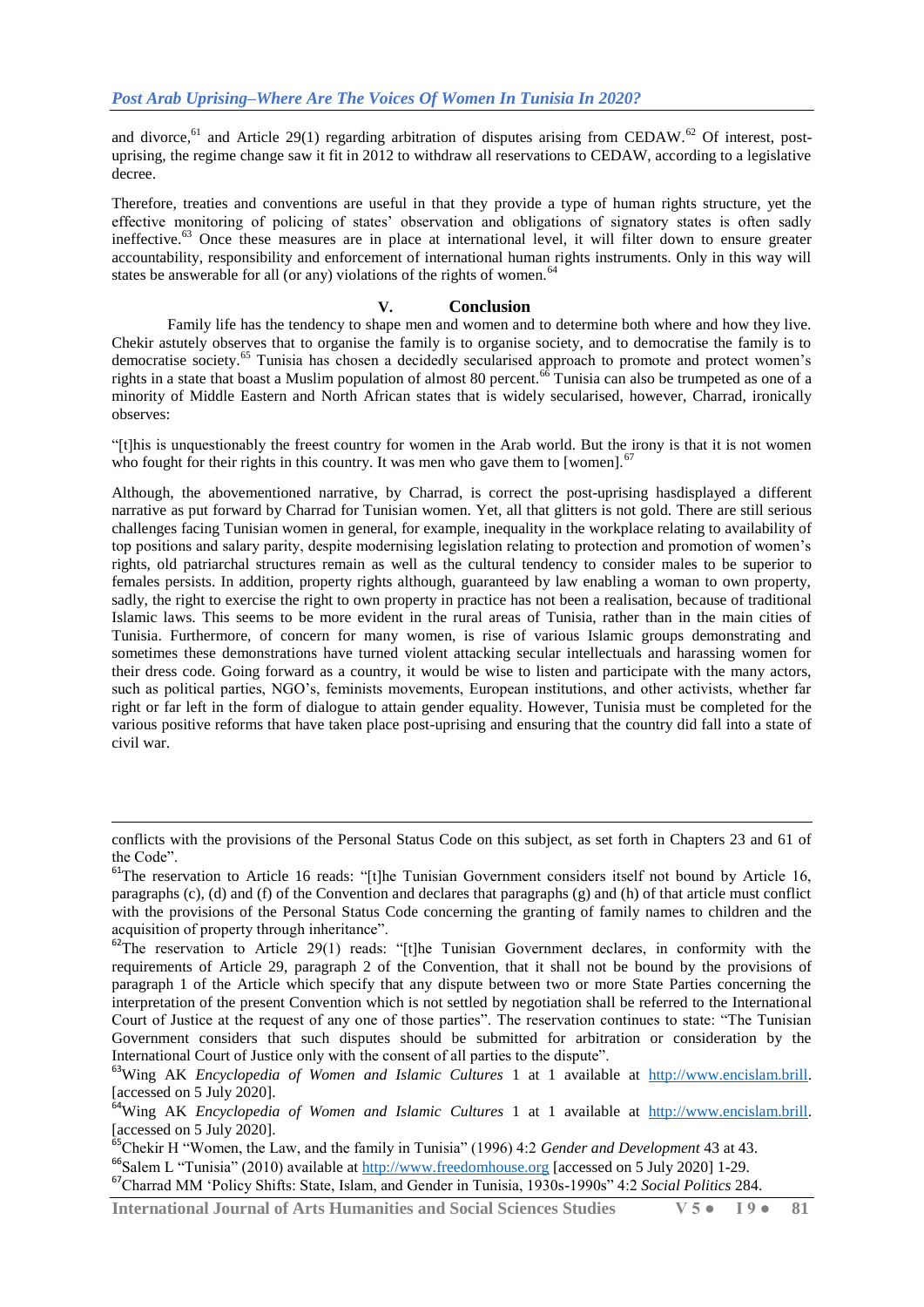# **BILIOGRAPHY**

- [1]. Abdelhamid Rhaiem "Tunisia in Transition: Women in Limbo" *al-raida issue 145-146-147 Spring/Summer/Fall* Al-Raida Journal, 2014 - alraidajournal.com [accessed on 28 June 2020] 1-8.
- [2]. C Abdo Katsipis "Islamists in Power and Women"s Rights: The Case of Tunisia" *Crown Center for Middle East Studies Middle East Brief Brandeis University* available at [http://www.brandeis.edu](http://www.brandeis.edu/) [accessed on 1 July 2020]1-7.
- [3]. Arfaoui K "The Development of the Feminist Movement in Tunisia 1920s-2000s" *International Journal of the Humanities* Vol. 4, No. 8 (2007)53-59.
- [4]. Amir, Shuriye and Ismail 2012 *AJMSE* 63-73.
- [5]. Buskens L "Recent Debates on Family Law Reform in Morocco: Islamic Law as Politics in an Emerging Sphere" 10:1 *Islamic Law and Society* (2003) 70-75.
- [6]. Charrad MM "Tunisia at the Forefront of the Arab World: Two Waves of Gender Legislation" 64:4 (2007) 1521.
- [7]. Charrad M "Policy Shifts: State, Islam and Gender In Tunisia, 1930s-1990"" (1997) 4:2 *Social Politics*  pages 284-319.
- [8]. Charrad M and Zarrugh A "Equal or complementary? Women in the New Tunisian Constitution after the Arab Spring" *Journal of North African Studies* (2014) 19(2) 230-243.
- [9]. Charrad M & Zarrugh A The Arab Spring and Women"s Rights in Tunisia (2013) available https://www.e-ir.info/2013/09/04/the-arab-spring-and-womens-rights-in-tunisia/ pages 106.
- [10]. Chekhir H "Women, the Law, and the Family in Tunisia" *Gender and Development* (1996) 4(2) 43-46.
- [11]. Committee on the Elimination of Discrimination Against Women, General Recommendation 28 on the core obligations of States parties under Article 2 of the Convention on the Elimination All Forms of Discrimination Against Women, UN Doc. CEDAW/C/GC28, 2020 available at [http://www.equalrightstrust.org](http://www.equalrightstrust.org/) [accessed on 5 July 2020].
- [12]. Committee on Economic, Social and Cultural Rights, General Comment 20: Non-discrimination in economic, social and cultural rights, UN Doc. E/C. 12/GC/20, 2009 available at [http://www.equalrightstrust.org](http://www.equalrightstrust.org/) [accessed on 5 July 2020].
- [13]. Directorate General For Internal Policies, Policy Department C: Citizens" Rights And Constitutional Affairs Women"s Rights And Gender Equality, Gender Equality, Gender equality policy in Tunisia available at [www.europarl.europa.eu](http://www.europarl.europa.eu/) [accessed on 28 June 2020] pages 1-22.
- [14]. Elections: Tunisia Parliament 2014 IFES Election guide available at [http://www.electionguide.org](http://www.electionguide.org/) [accessed on 3 July 2021].
- [15]. Hawkins S "Who Wears Hijab with the President: Constructing a Modern Islam in Tunisia" *Journal of Religion in Africa* (2011) 41(1) 35-58.
- [16]. Hinds R "Conflict analysis of Tunisia GSDRC" (2014) available at [http://www.gsdrc.org](http://www.gsdrc.org/) [accessed on 22 July 2020] 1-24.
- [17]. Moore E "Was the Arab Spring a Regional Response to Globalisation" *e-International Relations*  available at [http://www.e-ir.onfo](http://www.e-ir.onfo/) pages 1-6.
- [18]. McCormick-Cavanagh"Tunisian parliament passes gender parity bill for local elections" (2016) available at [http://www.constitutionnet.org.](http://www.constitutionnet.org/) [accessed on 3 July 2020].
- [19]. Nepstad S "Nonviolent Resistance in the Arab Spring" *Swiss Political Science Review* (2011) available a[t http://www.ocnus.net/artman2/publish/Analyses](http://www.ocnus.net/artman2/publish/Analyses) pages 1-4.
- [20]. Tchaïcha J and Arfaoui K "Tunisian women in the twenty-first century: past achievements and present uncertainties in the wake of the Jasmin Revolution" *The Journal of North African Studies* (2012) 17(2) 215-238.
- [21]. Tunisia Gets Unique Gender Parity Elections Law KVINFO Danish Center for Research and Information on Gender, Equality and Diversity June 27 2016 available at [http://www.kvinfo.dk](http://www.kvinfo.dk/) [accessed on 4 July 2020].
- [22]. Tunisia (1956-present) Political Science University of Central Arkansas available at [http://uca.edu](http://uca.edu/) [accessed on 1September 2019] pages 1-3.
- [23]. Tunisia (1956-present) Political Science University of Central Arkansas available at [http://uca.edu](http://uca.edu/) [accessed on 1September 2019] pages 1-3.
- [24]. Sonneveld N "From the Liberation of Women to the Liberation of Men? A Century of Family Law Reform in Egypt" *Religion and Gender* (2017) 7(1) 90-93.
- [25]. Salem L "Tunisia" available at [http://www.freedomhouse.org](http://www.freedomhouse.org/) [accessed on 5 May 2020].
- [26]. The Fundamental Pact was issued in Tunis in 1857. It was legally adopted as the country"s constitution in 1861, at which point it became the first written constitution in the Mena Region available at [http://www.britanncia.com](http://www.britanncia.com/) [accessed on 10 June 2019].